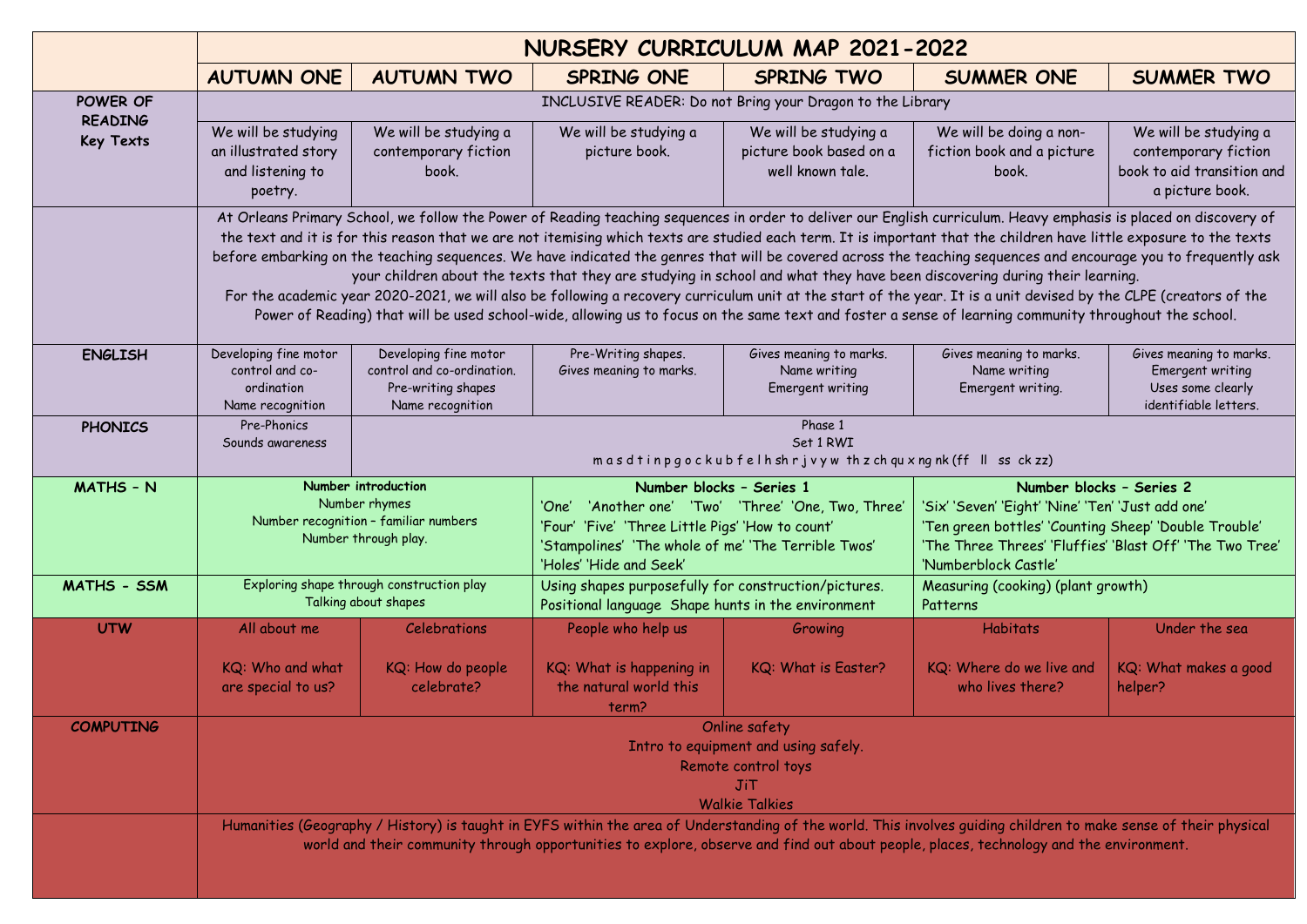| <b>EXPRESSIVE ARTS</b><br>AND DESIGN | EYFS provide continuous provision for children following the 'Expressive art and Design' age related expectations, working towards meeting the Early Learning goal<br>at the end of Reception.                                                                                                                                                                                                                                                         |                                                                                                                          |                                                                                                     |                                                                   |                                                                                                                                           |                                                                                                   |  |  |
|--------------------------------------|--------------------------------------------------------------------------------------------------------------------------------------------------------------------------------------------------------------------------------------------------------------------------------------------------------------------------------------------------------------------------------------------------------------------------------------------------------|--------------------------------------------------------------------------------------------------------------------------|-----------------------------------------------------------------------------------------------------|-------------------------------------------------------------------|-------------------------------------------------------------------------------------------------------------------------------------------|---------------------------------------------------------------------------------------------------|--|--|
|                                      | Explores colour and how colours can be changed. · Understands that they can use lines to enclose a space, and then begin to use these shapes to<br>represent objects. · Beginning to be interested in and describe the texture of things. · Uses various construction materials. Realises tools can be<br>used for a purpose. · Captures experiences and responses with a range of media, such as music, dance and paint and other materials or words. |                                                                                                                          |                                                                                                     |                                                                   |                                                                                                                                           |                                                                                                   |  |  |
| <b>MUSIC</b>                         | EYFS provide continuous provision and weekly focused music lessons following the 'Expressive art and Design' age related<br>expectations, working towards meeting the Early Learning goal at the end of Reception.<br>Music of the Week - Listening to a variety of musical genres, both connected and unconnected to topic themes.                                                                                                                    |                                                                                                                          |                                                                                                     |                                                                   |                                                                                                                                           |                                                                                                   |  |  |
|                                      | Music appreciation and awareness                                                                                                                                                                                                                                                                                                                                                                                                                       |                                                                                                                          | <b>Body Percussion</b>                                                                              |                                                                   | Performance                                                                                                                               |                                                                                                   |  |  |
|                                      | <b>Beat and Tempo</b>                                                                                                                                                                                                                                                                                                                                                                                                                                  |                                                                                                                          | Loud and Quiet / Beat and Tempo                                                                     |                                                                   | High and Low / Loud and Quiet                                                                                                             |                                                                                                   |  |  |
|                                      |                                                                                                                                                                                                                                                                                                                                                                                                                                                        | · Joins in singing favourite songs.                                                                                      | .Beginning to move rhythmically . Imitates                                                          |                                                                   | <b>Beat and Tempo</b>                                                                                                                     |                                                                                                   |  |  |
|                                      |                                                                                                                                                                                                                                                                                                                                                                                                                                                        | . Creates sounds by banging, shaking,                                                                                    | movement in response to music. · Taps out simple<br>repeated rhythms . Creates movement in response |                                                                   | *Begins to build a repertoire of songs and dances.                                                                                        |                                                                                                   |  |  |
|                                      | tapping or blowing. . Shows an interest<br>in the way musical instruments sound.                                                                                                                                                                                                                                                                                                                                                                       |                                                                                                                          | to music . Makes up rhythms.                                                                        |                                                                   | ·Explores the different sounds of instruments<br>.Explores and learns how sounds can be changed.                                          |                                                                                                   |  |  |
| <b>COMMUNICATION</b><br>AND LITERACY | Listens and responds<br>Use language to<br>imagine and recreate<br>roles<br>Explore with sounds<br>Directionality                                                                                                                                                                                                                                                                                                                                      | Enjoy using language<br>Listen attentively<br>Character and sequence<br>in stories                                       | Respond to stories<br>Imagine/recreate roles                                                        | Character and<br>sequence in stories                              | Respond to stories<br>Imagine/recreate roles                                                                                              | Use talk to organise<br>thoughts and ideas.                                                       |  |  |
|                                      | Roleplay                                                                                                                                                                                                                                                                                                                                                                                                                                               | Roleplay                                                                                                                 | Roleplay                                                                                            | Roleplay                                                          | Roleplay                                                                                                                                  | Roleplay                                                                                          |  |  |
| <b>PSED</b><br>(PSHE)                | Settling in -<br><b>Expectations of nursery</b><br>Safety and new<br>situations.<br>Class charters                                                                                                                                                                                                                                                                                                                                                     | <b>Making friends -</b><br>getting to know each<br>other.<br>How actions affect<br>other people - anti-<br>bullying week | Sharing and turn taking<br>Team work                                                                | Negotiate and solve<br>problems.<br><b>Feelings and emotions</b>  | Uses activities and<br>resources with help.<br>Responsibilities                                                                           | Being part of a<br>community.<br>Feelings and emotions.<br><b>Transition into Reception</b>       |  |  |
| <b>PATHS</b>                         | Fostering a positive<br>classroom climate<br>Circle time rules and<br>compliments                                                                                                                                                                                                                                                                                                                                                                      | Basic Feelings - Unit 1<br><u>&amp; 2</u><br>Compliments, happy,<br>sad, mad, angry, scared<br>or afraid                 | Self-control<br>Turtle techniques - calm<br>or relaxed                                              | Sharing, caring and<br>friendship<br><b>Basic problem solving</b> | <b>Intermediate feelings</b><br>Comfortable &<br>uncomfortable, different<br>types of feelings -<br>excited, tired, frustrated<br>& proud | <b>Advanced feelings</b><br>Love, worried,<br>disappointed, jealous,<br>furious, guilty, generous |  |  |
| <b>PD</b>                            | Nursery garden<br>How to use equipment                                                                                                                                                                                                                                                                                                                                                                                                                 | <b>Introduction to PE -</b><br>Unit 1                                                                                    | Following instructions -<br>Fundamentals Unit 1                                                     | Following instructions -<br><b>Introduction to PE Unit 2</b>      | Following instructions -<br>Fundamentals Unit 2                                                                                           | Throwing and catching balls<br>skills                                                             |  |  |
|                                      | safely.<br>Toileting/hand<br>washing/snack time                                                                                                                                                                                                                                                                                                                                                                                                        | Toileting/hand<br>washing/snack time<br>Putting on own coat                                                              | Toileting/hand<br>washing/snack time<br>Putting on own coat                                         | Managing own self-care<br>needs.                                  | Managing own self-care needs.<br>Keeping safe in Summer.                                                                                  | Managing own self-care<br>needs.<br>Keeping safe in Summer.                                       |  |  |